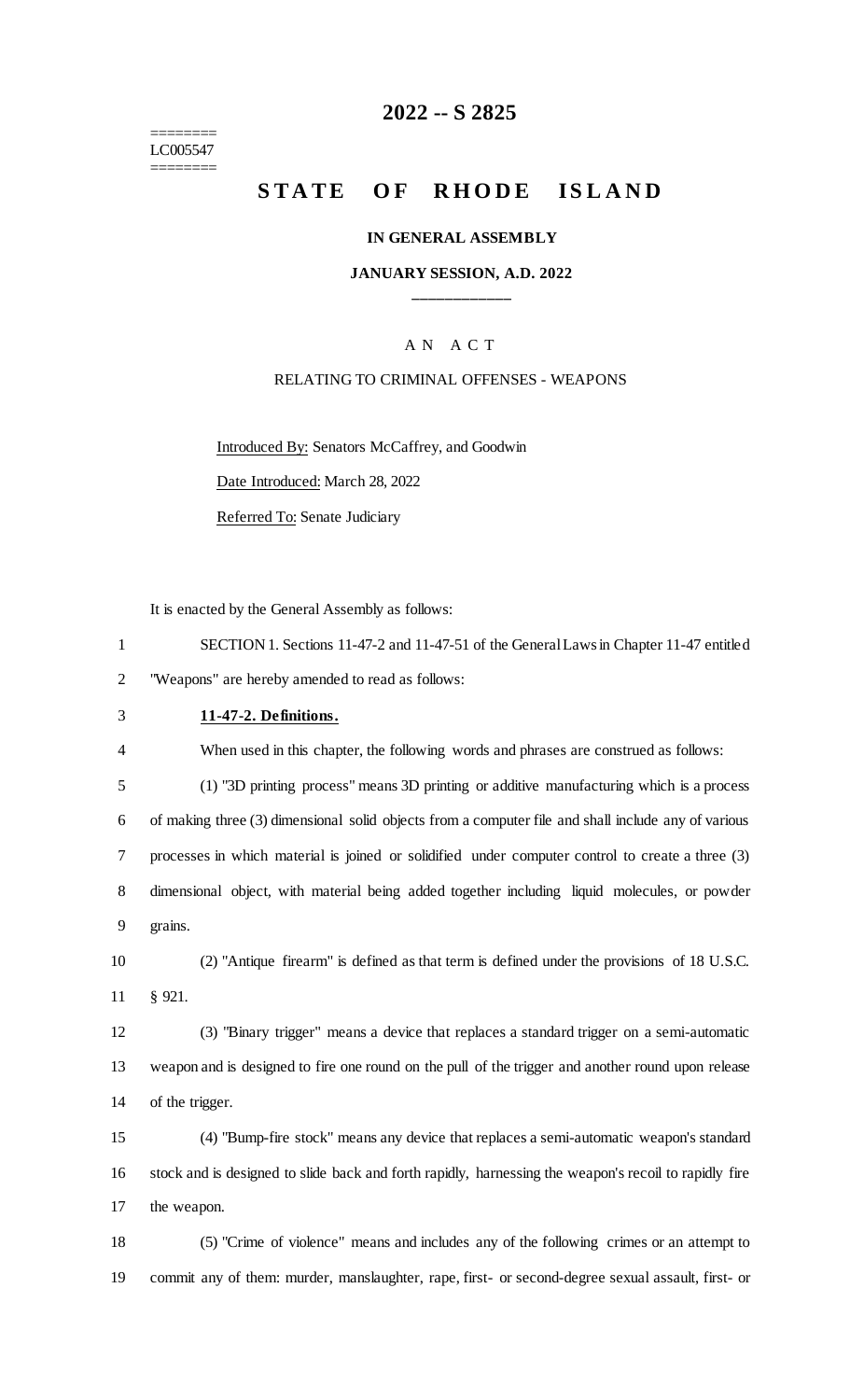second-degree child molestation, kidnapping, first- and second-degree arson, mayhem, robbery, burglary, breaking and entering, any felony violation involving the illegal manufacture, sale, or delivery of a controlled substance, or possession with intent to manufacture, sell, or deliver a controlled substance classified in schedule I or schedule II of § 21-28-2.08, any violation of § 21- 28-4.01.1 or § 21-28-4.01.2 or conspiracy to commit any violation of these statutes, assault with a dangerous weapon, assault or battery involving grave bodily injury, or assault with intent to commit any offense punishable as a felony; upon any conviction of an offense punishable as a felony offense under § 12-29-5.

 (6) "Firearm" includes any machine gun, pistol, rifle, air rifle, air pistol, "blank gun," "BB gun," or other instrument from which steel or metal projectiles are propelled, or that may readily be converted to expel a projectile, except crossbows, recurve, compound, or longbows, and except instruments propelling projectiles that are designed or normally used for a primary purpose other than as a weapon. The frame or receiver of the weapon shall be construed as a firearm under the provisions of this section.

 (7) "Fugitive from justice" means any person who has fled from any state, territory, the District of Columbia, or possession of the United States to avoid prosecution for a crime of violence or to avoid giving testimony in any criminal proceeding.

 (8) "Ghost gun" means a firearm, including a frame or receiver, that lacks a unique serial number engraved or cased in metal alloy on the frame or receiver by a licensed manufacturer, 20 maker, or importer under federal law or markings in accordance with 27 C.F.R. § 479.102. It does not include a firearm that has been rendered permanently inoperable, or a firearm that is not required to have a serial number in accordance with the federal Gun Control Act of 1968.

 (9) "Licensing authorities" means the board of police commissioners of a city or town where the board has been instituted, the chief of police or superintendent of police of other cities and towns having a regular organized police force, and, in towns where there is no chief of police or superintendent of police, it means the town clerk who may issue licenses upon the recommendation of the town sergeant, and it also means any other person or body duly authorized by the city or town charter or by state law.

 (10) "Machine gun" means any weapon that shoots, is designed to shoot, or can be readily restored to shoot automatically more than one shot, without manual reloading, by a single function of the trigger. The term also includes the frame or receiver of the weapon, any combination of parts designed and intended for use in converting a weapon into a machine gun, and any combination of parts from which a machine gun can be assembled if the parts are in the possession or under the control of a person.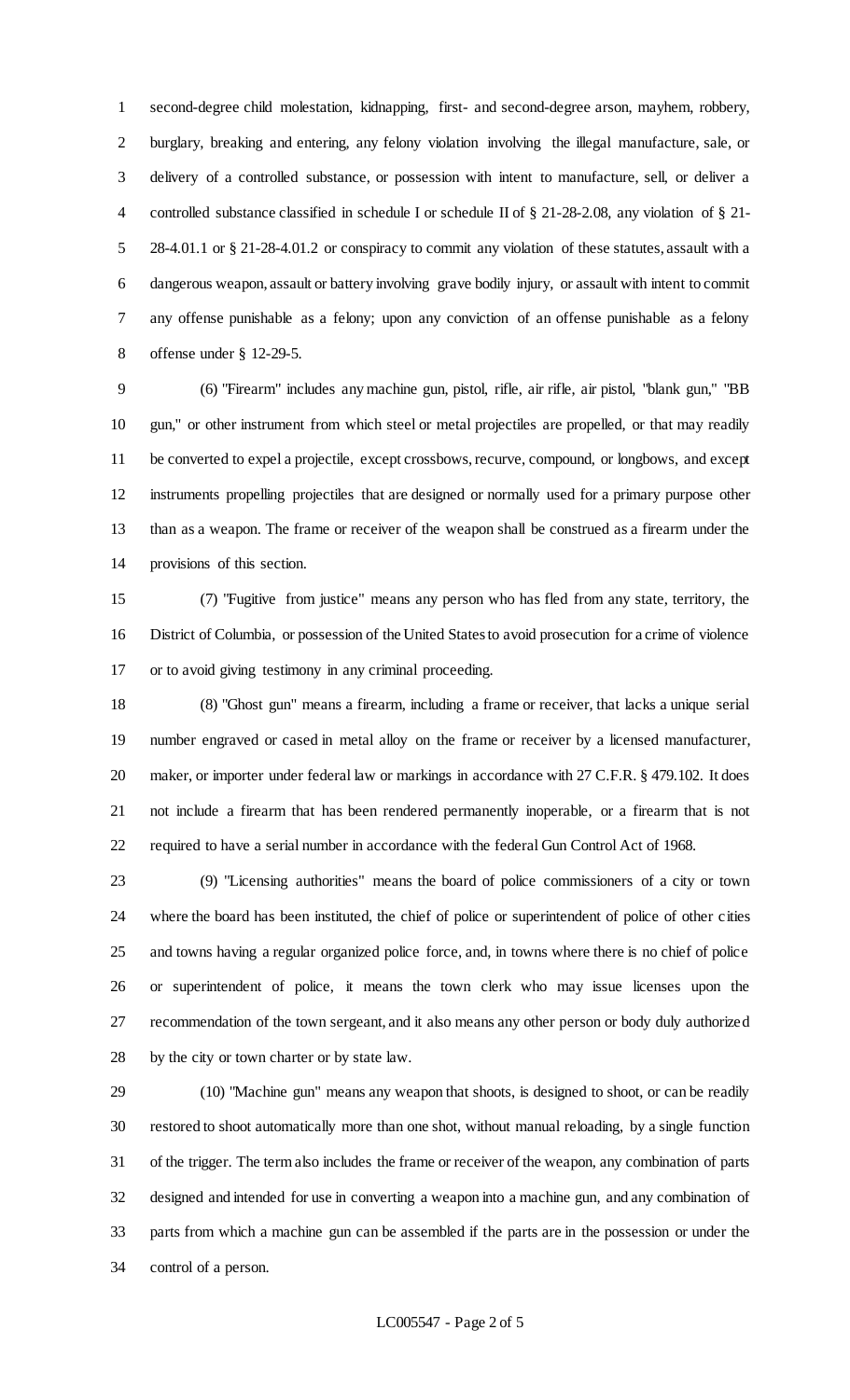(11) "Major component" means, with respect to a firearm: (i) The slide or cylinder or the frame or receiver of the firearm; and (ii) In the case of a rifle or shotgun, includes the barrel of the firearm. (12) "Person" includes an individual, partnership, firm, association, or corporation. (13) "Pistol" includes any pistol or revolver, and any shotgun, rifle, or similar weapon with overall length less than twenty-six inches (26"), but does not include any pistol or revolver designed for the use of blank cartridges only. (14) "Rifle" shall have the same meaning as in 26 U.S.C. § 5845 (c), and by barrel length 9 and overall length not be subject to registration pursuant to the National Firearms Act, 26 U.S.C. ch. 53 (prior § 5801 et. seq.). ( $14$ )(15) "Sawed-off rifle" means any rifle with overall length of less than twenty-six inches (26") or barrel length of less than sixteen inches (16"). (15)(16) "Sawed-off shotgun" means any shotgun with overall length of less than twenty- six inches (26") or barrel length of less than eighteen inches (18"). (16)(17) "Sell" includes let or hire, give, lend, and transfer, and "purchase" includes hire, accept, and borrow, and "purchasing" shall be construed accordingly. (18) "Shotgun" shall have the same meaning as in 26 U.S.C. § 5845 (d), and by barrel length and overall length not be subject to registration pursuant to the National Firearms Act, 26 U.S.C. ch 53 (prior § 5801 et. seq.).  $\left(\frac{(17)(19)}{17}\right)$  "Trigger crank" means a trigger actuator that attaches to the trigger of a semi- automatic weapon and causes the weapon to fire by turning the crank handle.  $\left(\frac{(18)(20)}{20}\right)$  "Undetectable firearm" means any firearm that: (i) After removal of all parts, other than a major component, is not as detectable by walk- through metal detectors commonly used at airports or other public buildings; or (ii) Any major component of which, if subjected to inspection by the types of detection devices commonly used at airports or other public buildings for security screening, would not generate an image that accurately depicts the shape of the component; or (iii) Is manufactured wholly of plastic, fiberglass, or through a 3D printing process; or (iv) Upon which the frame or receiver lacks a unique serial number engraved or cased into on the frame or receiver by a licensed manufacturer, maker, or importer under federal law, or markings in accordance with 27 C.F.R. § 479.102. Provided, however, this subsection shall not apply to any firearm rendered permanently inoperable or a firearm manufactured prior to 1968. **11-47-51. Loaded weapons in vehicles Loaded rifles and shotguns in vehicles and roadways.**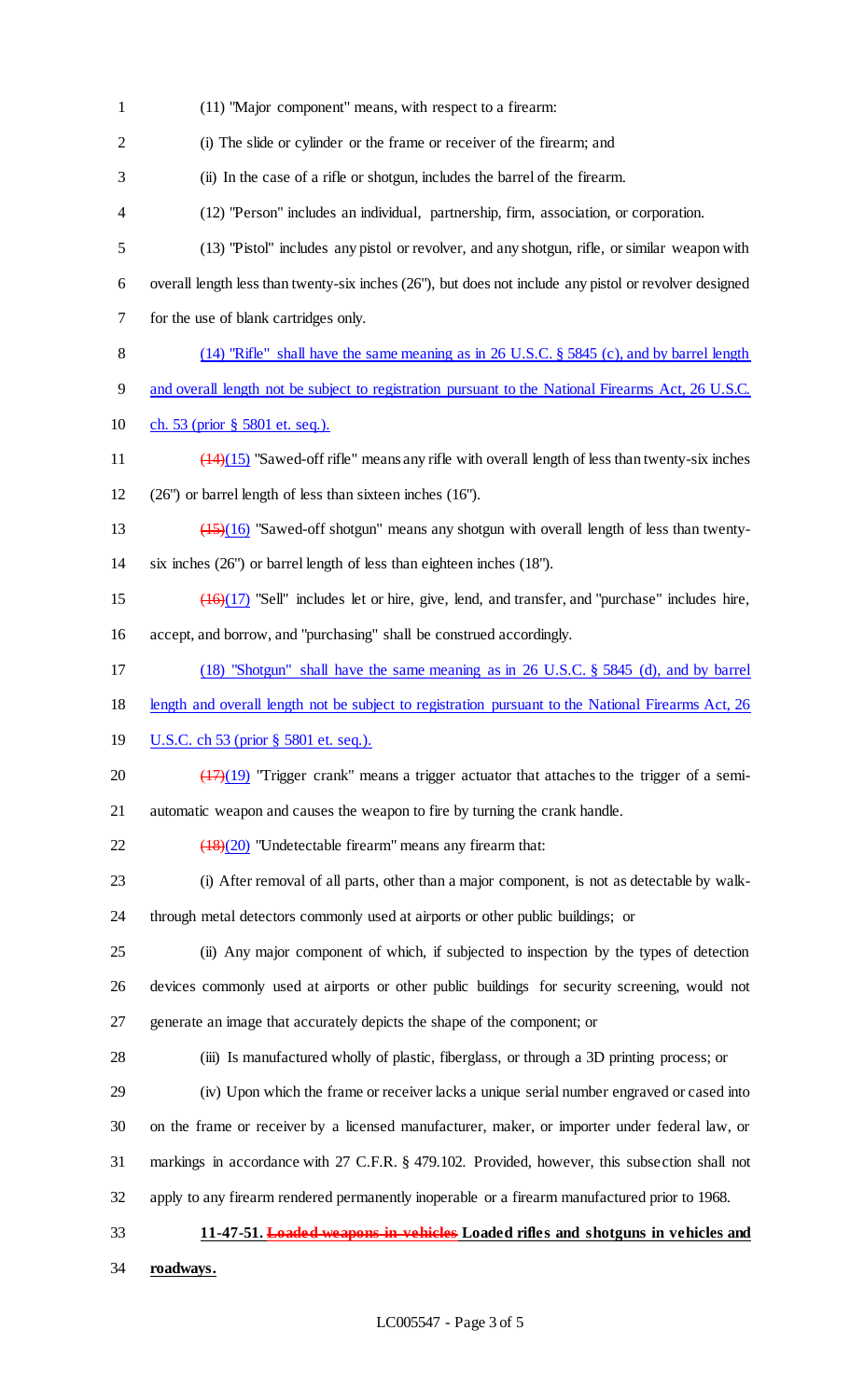(a) It is unlawful for any person to have in his or her possession a loaded rifle or loaded shotgun or a rifle or shotgun from the magazine of which all shells and cartridges have not been 3 removed in or on any vehicle or conveyance or its attachments while upon or along any public highway, road, lane, or trail within this state; provided, that the provisions of this section shall not apply to deputy sheriffs, the superintendent and members of the state police, prison or jail wardens or their deputies, members of the city or town police force, investigators of the department of attorney general appointed pursuant to § 42-9-8.1, the director, assistant director and other inspectors and agents at the Rhode Island state fugitive task force appointed pursuant to § 12-6-7.2, nor to other duly appointed law enforcement officers, including conservation officers, nor to members of the Army, Navy, Air force, or Marine Corps of the United States, or the National Guard or organized reserves, when on duty, nor to officers or employees of the United States authorized by law to carry a concealed firearm, nor to any civilian guard or criminal investigator carrying sidearms or a concealed firearm in the performance of his or her official duties under the authority of the commanding officer of the military establishment in the state of Rhode Island where he or she is employed by the United States; nor to persons legally engaged in hunting activity pursuant to the provisions of chapters 13 or 18 of title 20. (b) Any person convicted of violating the provisions of this section shall be punished by

- imprisonment of not more than five (5) years, or by a fine of up to five thousand dollars (\$5,000),
- 19 or both.
- SECTION 2. This act shall take effect upon passage.

======== LC005547 ========